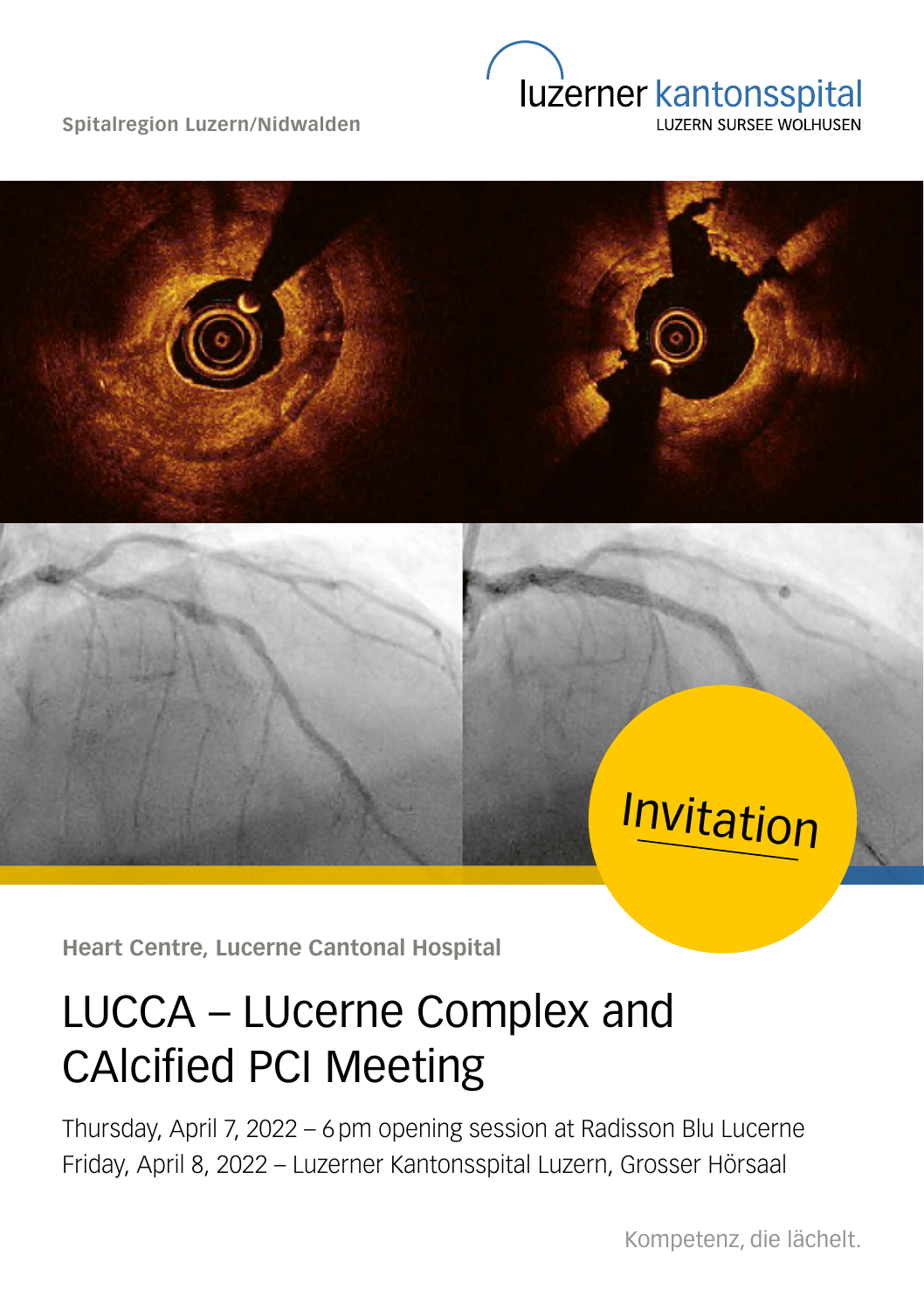## Dear Colleagues,

We are pleased to announce our complex coronary intervention meeting called **LUCCA** – **LU**cerne **C**omplex and **CA**lcified PCI Meeting. This meeting will be held on Friday, April 8, 2022, in our Heart Centre at Lucerne Cantonal Hospital in Lucerne.

The field of complex PCI and treatment of calcified lesions is advancing rapidly. However, many aspects are still controversial, and study data remains limited. Hence, we have decided to organize an interactive meeting, which aims to discuss current strategies and future aspects. Renowned speakers from Switzerland, Germany, Italy, India, North America and the United Kingdom will present the latest data and developments in the field of complex PCI. We are also pleased to announce the participation of four legends in the field, Prof. Berni Meier, Dr. Achim Büttner, Prof. Richard R. Heuser and Prof. Antonio Colombo.

We start on Thursday evening April 7, 2022 at 6 pm with an opening session followed by a faculty dinner at the Radisson Blu Hotel in Lucerne.

The sessions on Friday will be accompanied by live cases. We will review the latest techniques for lesion preparation as well as current data on stents and drug coated balloons. Our objective is to create an interactive environment. All speakers and participants will be encouraged to share their views and practices.

The LUCCA meeting is expected to be one of the first meetings to focus specifically on the treatment of complex and calcified coronary lesions in Europe. We are convinced that by creating a faculty of pioneers and experts in this field, we will provide an educational environment and a rewarding course. This meeting will comply with all the regulations regarding the ongoing COVID-19 pandemic. We will keep all participants posted about the travel and safety regulations in Switzerland.

We look forward to your registration at luks.ch/lucca and to welcoming you in Lucerne in April 2022.

Prof. Dr. med. Florim Cuculi Co-Chief Physician Cardiology Heart Centre Lucerne Cantonal Hospital Course Director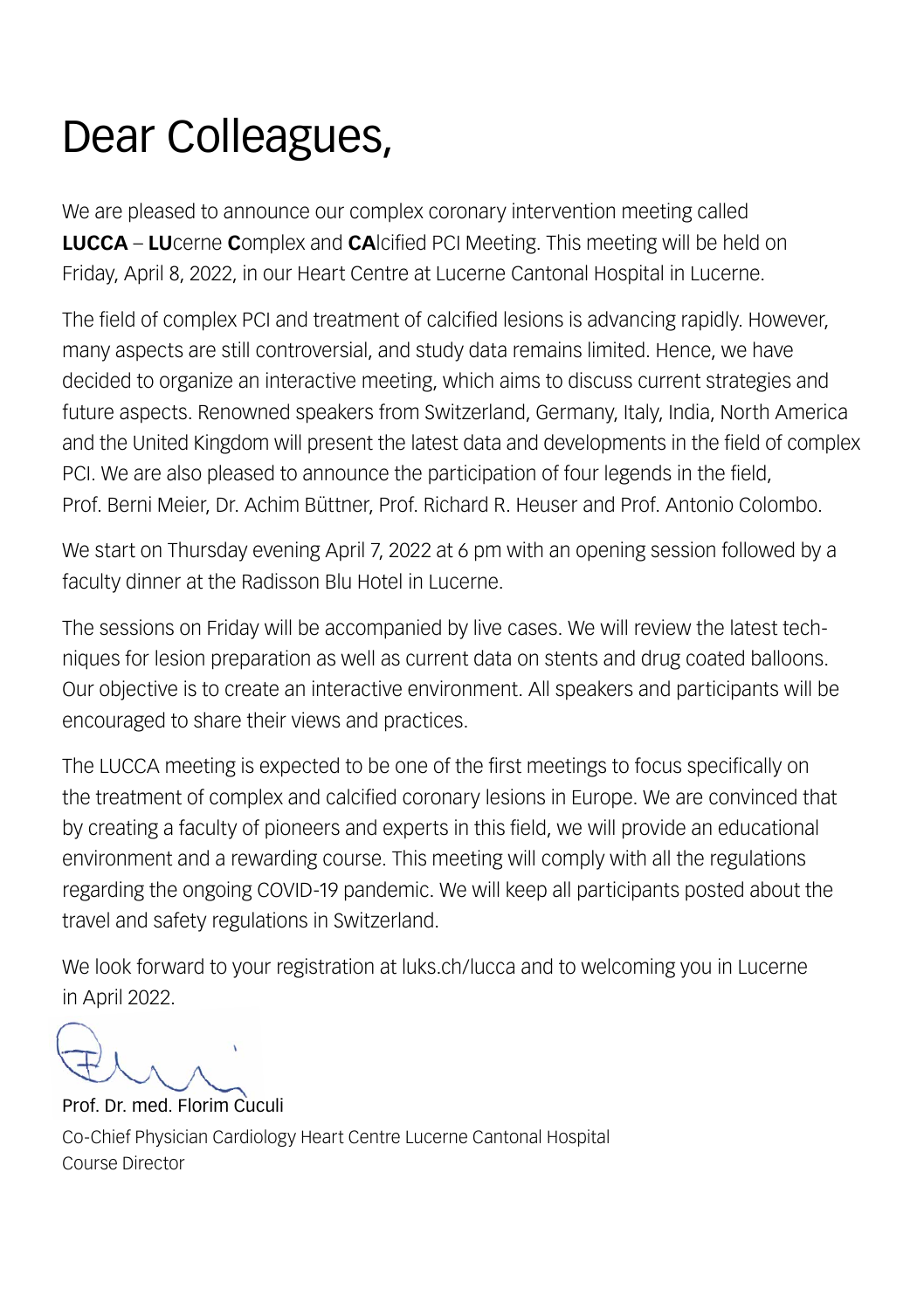## Invited faculty /guest operators

**Brunilda Alushi** Klinik Vincentinum, Augsburg DE

**Adrian Attinger** Herzzentrum, Luzerner Kantonsspital, Lucerne CH

**Benjamin Berte** Herzzentrum, Luzerner Kantonsspital, Lucerne CH

**Matthias Bossard** Herzzentrum, Luzerner Kantonsspital, Lucerne CH

**Heinz-Joachim Büttner** Senior Consultant

**Giacomo Cioffi** Herzzentrum, Luzerner Kantonsspital, Lucerne CH

**Antonio Colombo** Humanitas Research Hospital, Milano IT

**Peter Dietrich** Stadtspital Zürich, Triemli, Zurich CH

**Simon Eccleshall** Norfolk and Norwich University Hospital, Norwich GB

**Oliver Gämperli** HerzKlinik Hirslanden, Zurich CH

**Gabriele Gasparini** Humanitas Research Hospital, Milano IT

**Richard R. Heuser** University of Arizona College of Medicine, Phoenix, US

**Richard Kobza** Herzzentrum, Luzerner Kantonsspital, Lucerne CH

**Gregor Leibundgut** Kantonsspiltal Baselland, Basel CH

**Mehdi Madanchi** Herzzentrum, Luzerner Kantonsspital, Lucerne CH

**Kambis Mashayekhi** Mediclin Herzzentrum, Lahr DE

**Bernhard Meier** Senior Consultant, Berne CH

**Natalia Pinilla** Hamilton CA

**Lorenz Räber** Inselspital, Universitätsspital, Berne CH

**Tej Sheth** Hamilton Health Sciences/Niagara Health, Hamilton CA

**James Spratt** St. George's University Hospital, London GB

**Gabor Sütsch** HerzGefässKlinik Bethanien, Zurich CH

**Stefan Toggweiler** Herzzentrum, Luzerner Kantonsspital, Lucerne CH

**Daniel Weilenmann** Kantonsspital, St. Gallen CH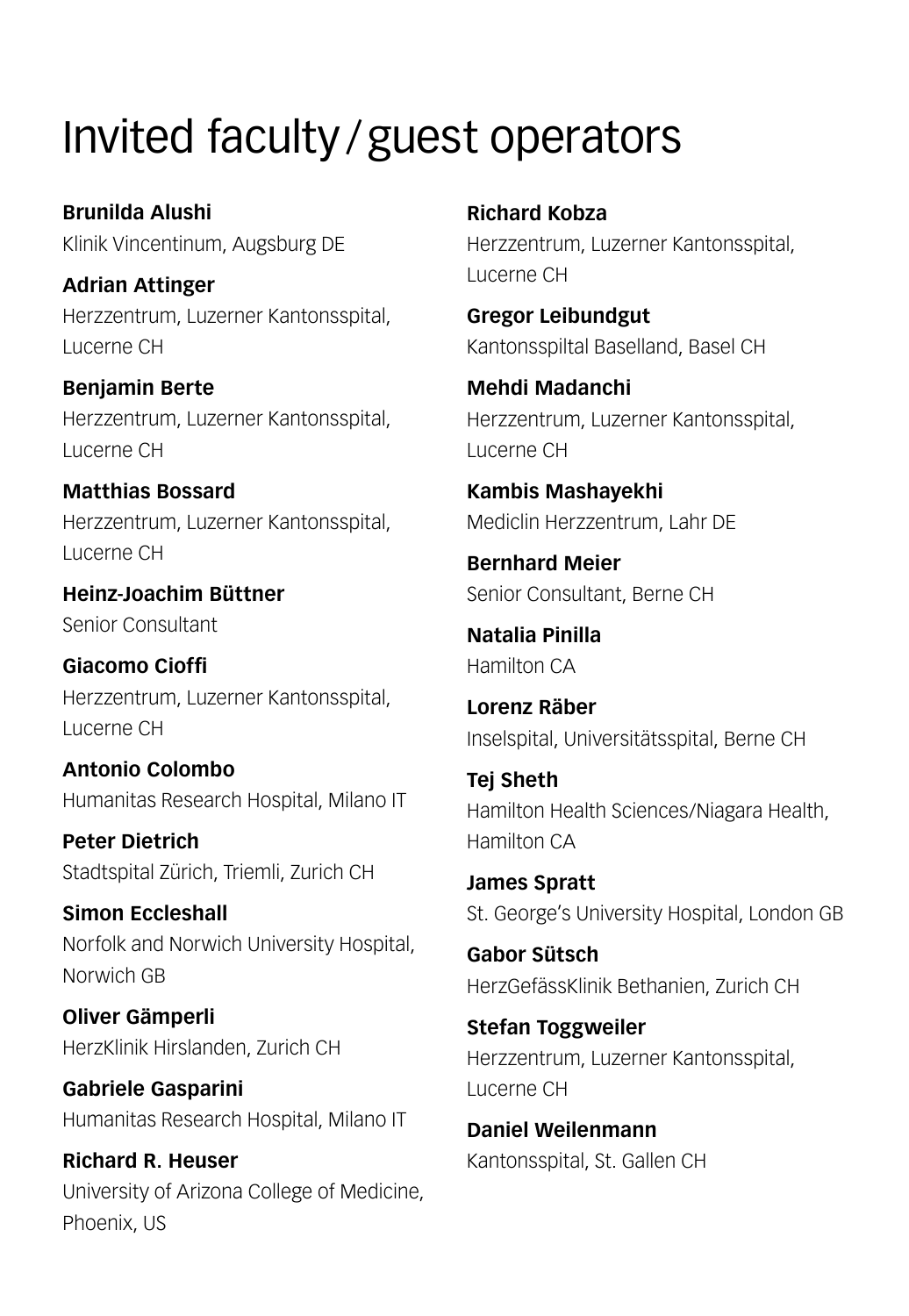# Scientific programme

Thursday, April 7, 2022 – Radisson Blu Hotel Lucerne

- 18.00 **Opening:** Florim Cuculi
- 18.05 Historic perspective of PCI Do it simple: Bernhard Meier
- 18.25 Complex PCI How we did it in the early days: Antonio Colombo
- 18.55 Implanting the first stents in coronary arteries. Looking back and wondering: Richard R. Heuser
- 19.15 **Faculty Dinner**

## Friday, April 8, 2022 – Luzerner Kantonsspital Luzern, Grosser Hörsaal

## **Morning sessions** Moderation: Florim Cuculi and Natalia Pinilla Panelist: Daniel Weilenmann, Antonio Colombo, Lorenz Räber 07.30 **Registration open** 08.00 **Opening:** Florim Cuculi and Richard Kobza **Focus – Intravascular imaging:** 08.10 Case – Imaging saved my day: Adrian Attinger 08.25 Imaging is the key to success: Natalia Pinilla **Focus – Lesion preparation:** 09.00 Rotablation is all you need: Gabor Sütsch 09.15 If you have shockwave, you have everything: James Spratt 09.30 Combine and win: Florim Cuculi 09.45 **Coffee break** 10.15 **LIVE Case:** Matthias Bossard / Gregor Leibundgut **Focus – Lesion treatment:** 10.30 Moderation: Richard R. Heuser Stents vs. drug coated balloons for native coronary artery disease Lorenz Räber vs. Simon Eccleshall 11.00 Wrap-up LIVE Case #1: Matthias Bossard / Gregor Leibundgut 11.30 My crazy calcified case (#1): Brunilda Alushi 11.45 My crazy in-stent-restenosis case (#2): Mehdi Madanchi 12.00 **Lunch – Meet the faculty**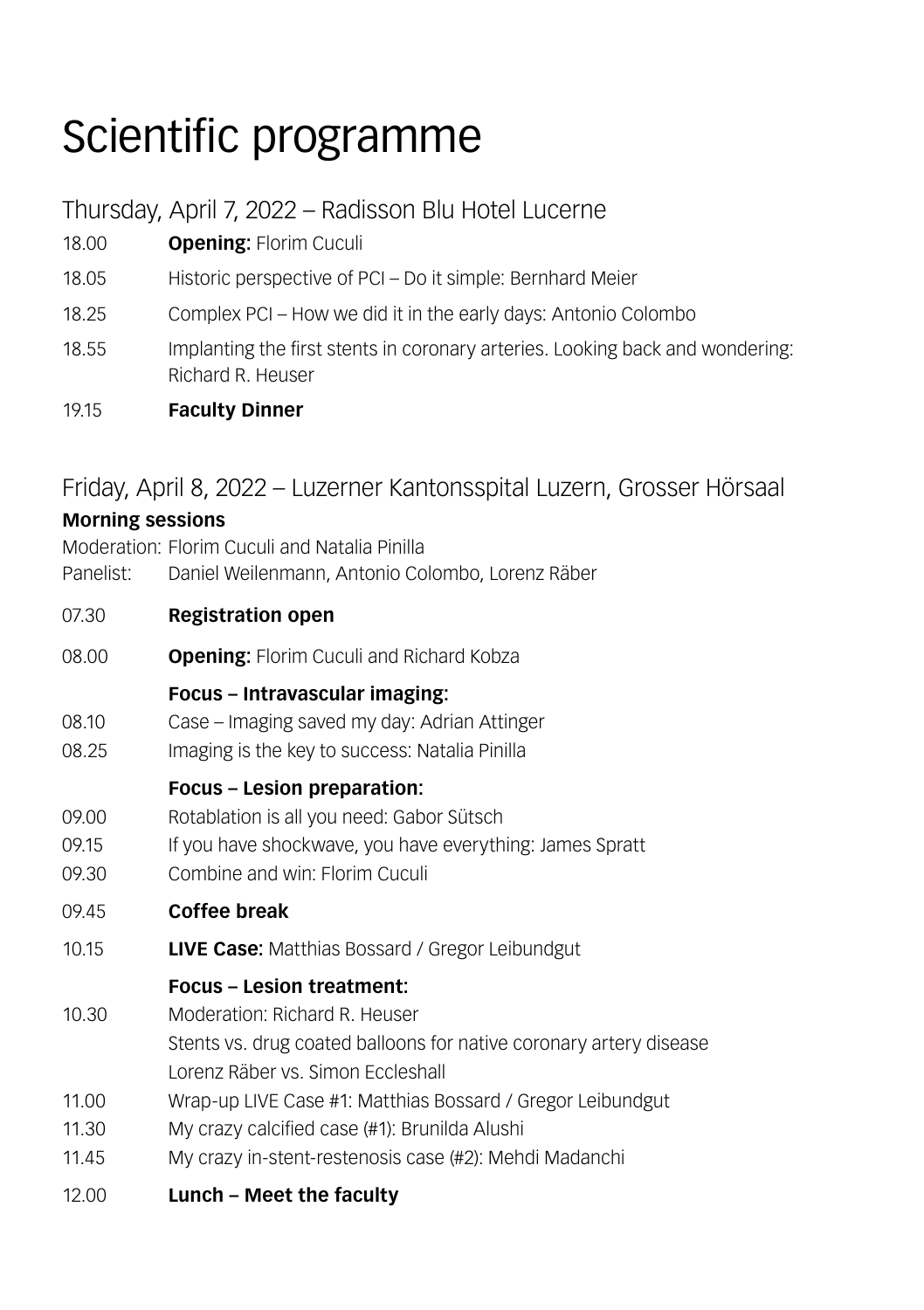### **Afternoon sessions**

Moderation: Oliver Gämperli and Daniel Weilenmann

Panelist: Heinz-Joachim Büttner, Stefan Toggweiler, Kambis Mashayekhi, Gabriele L. Gasparini, Peter Dietrich

### **Focus – PCI in complex situations:**

- 13.00 Introduction to the live case #2 / LIVE Case: Florim Cuculi / Tej Sheth
- 13.15 Revascularization in valvular heart disease: Stefan Toggweiler
- 13.30 CTO Tips & Tricks from the master: Heinz-Joachim Büttner
- 13.45 Hemodynamic support in CHIP: Kambis Mashayekhi
- 14.00 Complex left main PCI: Gabriele L. Gasparini
- 14.15 **LIVE Case:** Florim Cuculi / Tej Sheth
- 14.30 Avoiding complications in calcified CTO lesions: Daniel Weilenmann
- 14.45 VT in a CTO-patient: ablation or revascularization? The EP view!: Benjamin Berte
- 15.00 **Coffee break**
- 15.15 Wrap-up LIVE Case #2: Florim Cuculi / Tej Sheth
- 15.45 Treatment of complex coronary lesions Where's the evidence: Tej Sheth
- 16.10 Where are we going What's on the horizon? Antonio Colombo
- 16.30 My crazy complex case (#1): Peter Dietrich
- 16.45 My crazy heart attack case (#2): Giacomo Cioffi
- 17.00 **Closing words** Florim Cuculi

## **Many thanks to our partners**















vascularmedical

**Medtronic** 

Further, Together

**Tieleflex®**